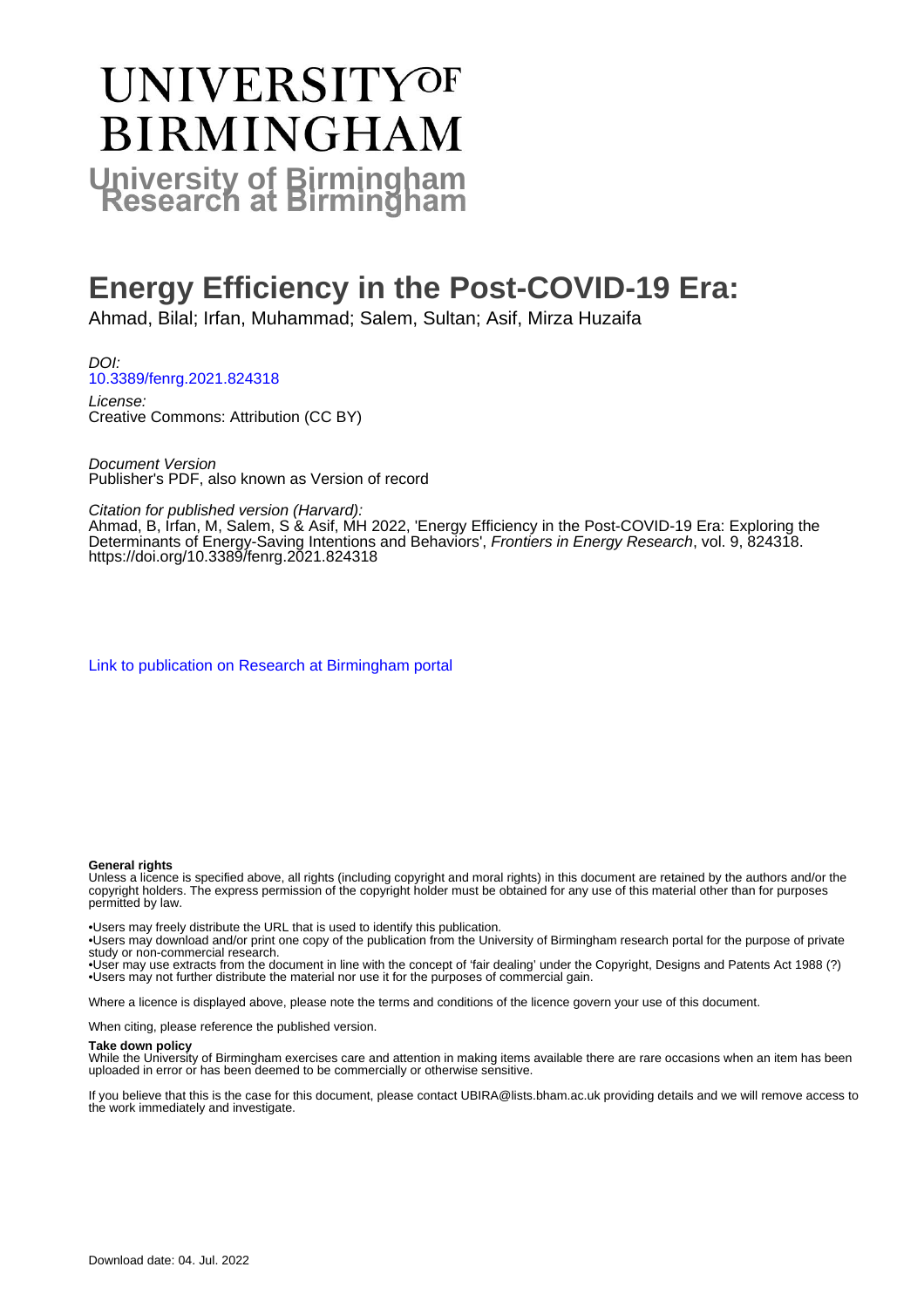



## Energy Effi[ciency in the](https://www.frontiersin.org/articles/10.3389/fenrg.2021.824318/full) [Post-COVID-19 Era: Exploring the](https://www.frontiersin.org/articles/10.3389/fenrg.2021.824318/full) [Determinants of Energy-Saving](https://www.frontiersin.org/articles/10.3389/fenrg.2021.824318/full) [Intentions and Behaviors](https://www.frontiersin.org/articles/10.3389/fenrg.2021.824318/full)

#### Bilal Ahmad <sup>1,2</sup>, Muhammad Irfan  $^{3,4,5*}$ , Sultan Salem  $^{6*}$  and Mirza Huzaifa Asif  $^1$

<sup>1</sup>School of Economics and Management, North China Electric Power University, Beijing, China, <sup>2</sup>Riphah School oi Business and Management, Riphah International University, Lahore, Pakistan, <sup>3</sup>School of Management and Economics, Beijing Institute of Technology, Beijing, China, <sup>4</sup>Center for Energy and Environmental Policy Research, Beijing Institute oi Technology, Beijing, China, <sup>5</sup>Department of Business Administration, ILMA University, Karachi, Pakistan, <sup>6</sup>Department o*f* Economics (DoE), Birmingham Business School (BBS), College of Social Sciences (CoSS), University of Birmingham, Birmingham, United Kingdom

#### **OPEN ACCESS**

#### Edited by:

Muhammad Mohsin, Jiangsu University, China

#### Reviewed by:

Yan Xue, Hunan University, China Desire Wade Atchike, Taizhou University, China

#### \*Correspondence:

Muhammad Irfan [irfansahar@bit.edu.cn](mailto:irfansahar@bit.edu.cn) Sultan Salem [s.salem@bham.ac.uk](mailto:s.salem@bham.ac.uk)

#### Specialty section:

This article was submitted to Sustainable Energy Systems and Policies a section of the journal Frontiers in Energy Research

Received: 29 November 2021 Accepted: 23 December 2021 Published: 07 February 2022

#### Citation:

Ahmad B, Irfan M, Salem S and Asif MH (2022) Energy Efficiency in the Post-COVID-19 Era: Exploring the Determinants of Energy-Saving Intentions and Behaviors. Front. Energy Res. 9:824318. doi: [10.3389/fenrg.2021.824318](https://doi.org/10.3389/fenrg.2021.824318)

The COVID-19 pandemic has a long-lasting influence on global economies. Households are expected to consume more electricity for their usual routine activities due to mandatory stay-at-home restrictions, resulting in greater energy utilization. The proposed study seeks to investigate the most relevant energy consumption factors amid the COVID-19 pandemic. The study employs a structural equation modeling approach to evaluate the responses from 511 Pakistani residents. Empirical results report a positive and significant association among perceived behavioral control (PBC), perceived environmental concern (PEC), perceived monitory benefits (PMB), and intention to save energy (ISE). Positive anticipated emotions (PAE) is found to be a significant predictor of ISE and energy-saving behavior (ESB). As a step further, we extend the analysis to find the moderating effect of perceived COVID-19 disruptiveness (PCD) between the relationship of ISE and ESB. Results reveal that PCD positively moderates this relationship. Based on research findings, policy implications and future research directions are provided for practitioners, researchers, and academicians to fulfill the country's energy needs on its way to a future of sustainable development.

Keywords: perceived behavioral control, perceived environmental concern, perceived monetary benefit, intention to save energy, energy saving behavior, perceived COVID-19 disruptiveness

## INTRODUCTION

The worldwide COVID-19 pandemic has afflicted the majority of countries and has influenced the activities of every household. Many industries, including energy, transportation, manufacturing, and residential construction, have been severely damaged by the pandemic ([Qarnain et al., 2021](#page-10-0)). Severe lockdowns by local governments have compelled household inhabitants to utilize more energy for their routine tasks, resulting in higher energy consumption. For this research, energy usage has been investigated in Pakistan during the COVID-19 pandemic. More than 200 M Pakistanis were limited to their homes during the country-wide lockdown, resulting in dramatically higher residential energy consumption [\(Baloch et al., 2021\)](#page-9-0). The largest Pakistani cities, such as Lahore and Karachi, reported a substantial increase in residential energy usage during this period. This growth in household energy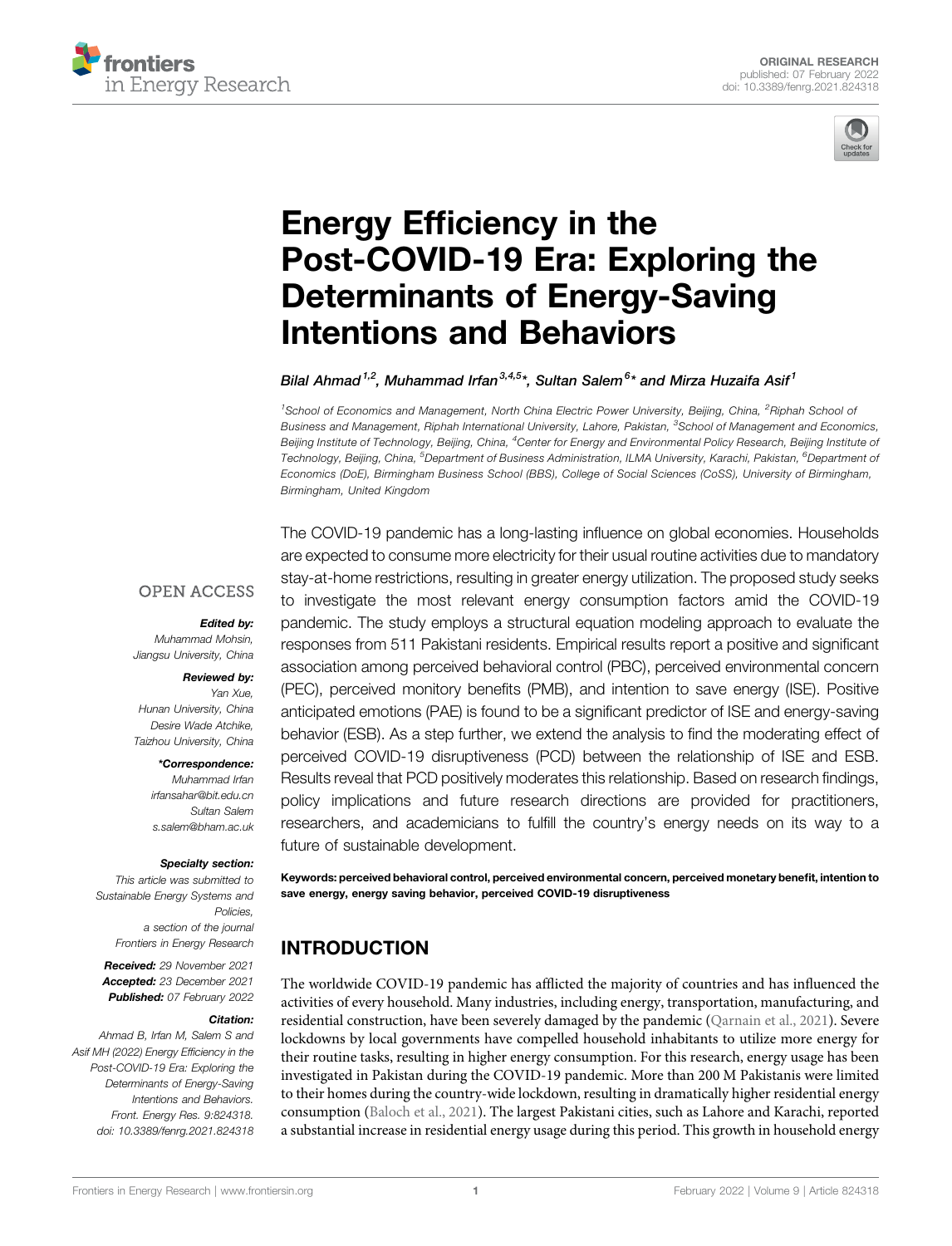consumption may revoke the comparable decrease in industrial and commercial energy consumption [\(Irfan et al., 2021a](#page-10-1); [Zhang](#page-11-0) [et al., 2021](#page-11-0)).

Presently, research activities focusing on household energy consumption behavior may be classified into three broad categories, including (i) economic, (ii) technological, and (iii) psychological behavior-oriented perspectives [\(Arawomo, 2017](#page-9-1); [da Silva and Cerqueira, 2017](#page-9-2); [Zhou and Yang, 2016\)](#page-11-1). However, several investigations have indicated that the impacts of these procedures are relatively scarce in reality ([Wang et al., 2018a\)](#page-10-2). This is due to the fact that, in comparison to other household expenses, energy expenditure is very small and typically displays low price volatility [\(Yu and Guo, 2016\)](#page-11-2). Most households are unconcerned about changes in energy prices and are reluctant to forgo their luxurious lifestyle and prosperity in their everyday lives to preserve energy [\(Yu and Guo, 2016\)](#page-11-2). Profit-making programs seek to compensate individuals for their sacrifices by providing subsidies. Previous research has found that profitmaking strategies can only be successful for a limited amount of time unless they are long-term ([Handgraaf et al., 2013](#page-10-3); [Frederiks et al., 2015](#page-9-3); [Akbar et al., 2020\)](#page-9-4). As a result, profitmaking solutions may not successfully drive energy-saving behavior (ESB) in the long run.

Given the constraints of the industrial and technological perspectives, experts have increasingly acknowledged that the psychological behavior-oriented approach is essential in attaining energy savings objectives ([Martinsson et al., 2011](#page-10-4); [Hori et al.,](#page-10-5) [2013](#page-10-5)). Researchers have previously given consideration to cognitive attributes. In this regard, numerous cognitive behavior models have been produced to comprehend residential energy adoption behavior and discover the relevant influencing factors ([Judith and Linda, 2009\)](#page-10-6). The theory of planned behavior (TPB) is the most extensively utilized theory among other models and theories to understand consumers' energy adoption behavior [\(Rivis et al., 2009\)](#page-10-7). In this vein, we attempt to use TPB to explain ESB from a cognitive standpoint. In contrast to the theory of reasoned action and norm activation model, TPB considers unforced factors, i.e., perceived behavioral control (PBC). As a result, it is relevant to adopt TPB as the dominant conjectural foundation for this study in order to better recognize domestic ESB.

Furthermore, numerous researchers have noticed that other cognitive attributes and variables may contribute to TPB to strengthen the model's effectiveness ([Kaiser and Scheuthle,](#page-10-8) [2003](#page-10-8); [Shi et al., 2017\)](#page-10-9). This study introduced an emotional factor named Positive anticipated emotions (PAE) into the TPB model to better explain ESB. The study answers the following questions: (i) to determine if these proposed factors and variables have a substantial impact on household ESB, (ii) what actions could be implemented to enhance household ESB?

The next section discusses the "Theoretical background and research hypotheses," which describes TPB as a theoretical foundation, as well as a detailed literature review and conceptual model. The section "Research methods" discusses the research design. The section "Data analysis and results" describes the testing of hypotheses. The section "Discussion" explains the findings, implications, and conclusion of the study.

## THEORETICAL BACKGROUND AND RESEARCH HYPOTHESES

#### Theory of Planned Behavior

TPB has been extensively used in recent studies to explain how people develop behavioral intentions ([Han et al., 2016](#page-9-5); [Ye et al.,](#page-11-3) [2017](#page-11-3)). According to Google Scholar, this theory has been discussed about 90,000 times as of 2019. An underlying feature of a specific behavior is the intention to perform or act ([Ajzen,](#page-9-6) [1985](#page-9-6); [Ajzen, 1991](#page-9-7)). It is also widely used in the realm of environmental behaviour, such as saving energy, low-carbon commuting, environmental innovation, and green buying. Three main components affect persons' behavioral intentions [\(Ahmad et al., 2020\)](#page-9-8), namely behavioral beliefs, normative beliefs, and PBC. Scholars have widely employed TPB to measure individuals' pro-environmental behaviors, and many studies agree that TPB predicts various behavior effectively. For example, this theory has been used in past research to analyze customers' green behavioral intentions [\(Mancha and Yoder,](#page-10-10) [2015](#page-10-10); [Wang et al., 2018b\)](#page-10-11). Furthermore, another research employed the TPB model to demonstrate that subjective norms, environmental attitudes, information publicity, lifestyles, and PBC could substantially influence residents' energy-saving behavior [\(Wang et al., 2014](#page-10-12)). Also, [Wang et al.](#page-10-2) [\(2018a\)](#page-10-2) investigated the influence of non-cognitive and emotional variables on residents' ESB by employing a proper framework that included the TPB and social behavior. Furthermore, a recent study used the theory of planned behavior to examine how favorable and unfavorable thoughts influence people's ISE [\(Fu et al., 2021\)](#page-9-9). It also confirmed the moderating influence of pricing and incentive-making strategic concept on people's ISE and ESB.

#### Perceived Behavioral Control

The perceived ease or difficulty of performing a certain activity is referred to as PBC ([Fornara et al., 2016;](#page-9-10) [Sembada and Koay,](#page-10-13) [2021](#page-10-13)). Individuals are inclined to achieve a behavior when it is not difficult to do so as a choice. The worldwide outbreak of COVID-19 has influenced the majority of countries and has influenced every family's lifestyle. Legally required stay-at-home policies have compelled housing residents to consume more energy for their regular everyday operations, resulting in greater energy consumption [\(Qarnain et al., 2020](#page-10-14)). The growing energy consumption by housing inhabitants results in overpriced energy bills and a shortage of energy supply. However, perceived behavior may be utilized to control energy consumption, and this behavior serves as an energy conservation factor in homes, reducing the excessive energy cost.

[Wang et al. \(2018a\)](#page-10-2) demonstrated that PBC positively affects residents' understanding of energy conservation. The more strongly individuals can control their behavior, the more intention they have to save electricity and the more inclined individuals are to acquire energy-saving habits. Moreover, several researchers have found that PBC has a favorable consequence on both behavioral intentions and actual behavior, such as ESB at home and at the workplace [\(Wang et al., 2014;](#page-10-12) [Fornara et al.,](#page-9-10) [2016](#page-9-10)). Consistent with TPB, it can be argued that residents' desire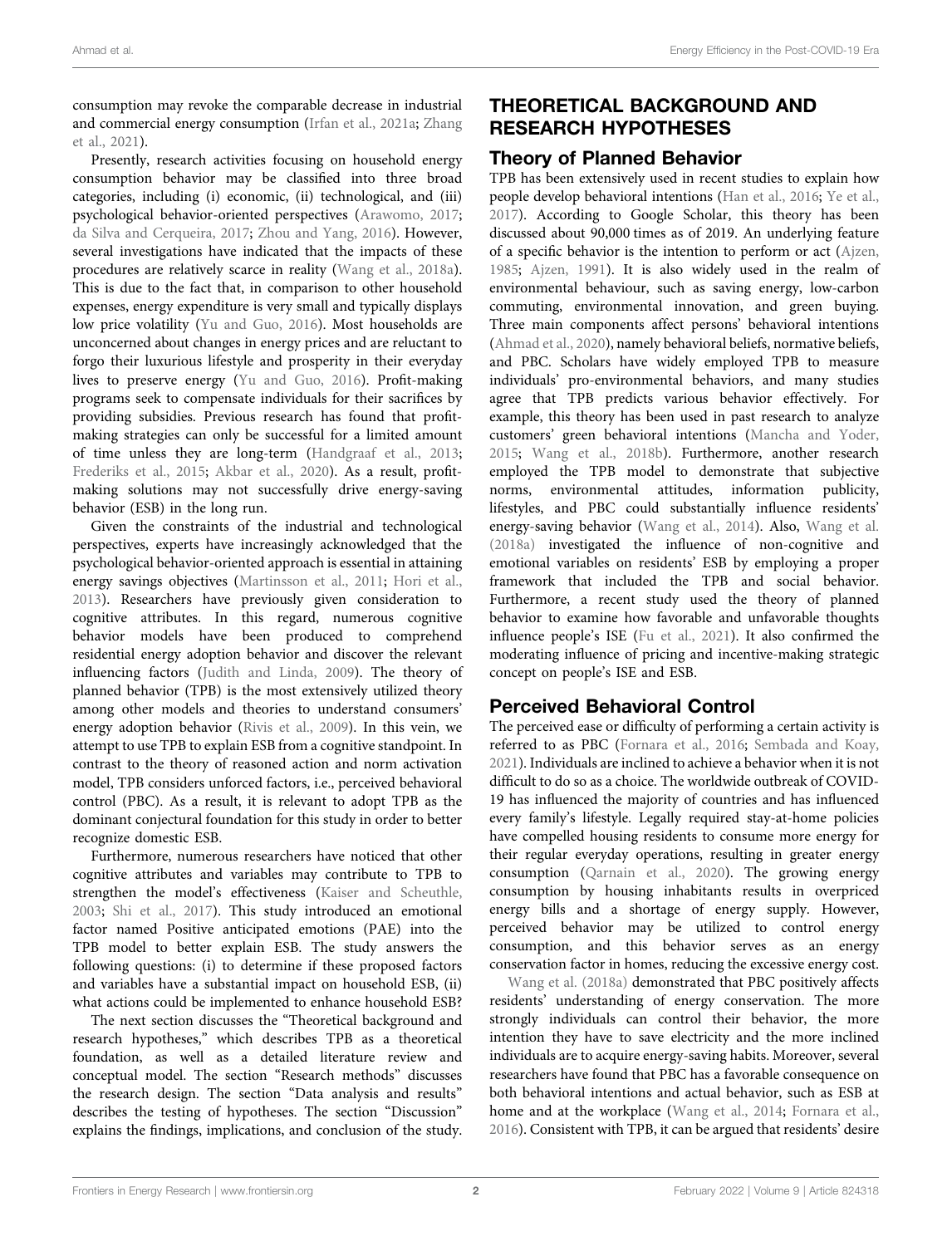to preserve energy would expand when they believe they have a sufficient amount of control, such as the competence, timing, abilities, and resources to execute the ESB. Some factors, such as opportunity, resource, time, knowledge, and abilities, may be beyond an individual's control and thus affect their intention to engage in a specific behavior [\(Gao et al., 2017](#page-9-11)). During the COVID-19 pandemic, individuals who have greater control over themselves and have the necessary knowledge and skills to conserve energy in the workplace are more likely to build the intention to save energy. Thus, we suggest the following hypothesis.

H1: PBC is positively related to individuals' ISE

#### Perceived environmental Concern

The concept of PEC refers to people's views of the eco-friendly environment by adopting energy-saving behavior, emphasizing the achievements made by energy conservation behavior to the environment ([He et al., 2018;](#page-10-15) [Li et al., 2019\)](#page-10-16). It is generally presumed that ESB is beneficial for both decreasing exhaustion of energy and preventing environmental breakdown, especially during the period of COVID-19 outbreak. Individuals acquire satisfaction from their actions as an intrinsic benefit [\(Kankanhalli](#page-10-17) [et al., 2005;](#page-10-17) [Wasko and Faraj, 2005](#page-10-18)). An individual who enjoys a specific behavior might acquire satisfaction from that behavior, which significantly encourages their positive attitude toward that behavior. Similarly, Individuals who believe they have a high degree of satisfaction from energy conservation are more inclined to acquire a favorable attitude toward the behavior

Many investigations on ESB have demonstrated the importance of environmental factors in influencing inhabitants' behavior. [Steinhorst et al. \(2015\)](#page-10-19) investigated whether conserving energy is driven by financial or environmental benefits; the findings demonstrated that environmental discourse had a strong favorable influence on ISE. Energy consumption may be reduced through conserving energy, which eliminates carbon emissions and, as a result, helps to avoid global warming and environmental damage. This approach can be considered as an environmental benefit of energy savings (Banfi [et al., 2008\)](#page-9-12). Whereas the influence of ESB on the factors of environmental regulation, and based on home residents' environmental awareness and understanding, the PEC assistances variable was developed to investigate this influence on inhabitants' motivation to save energy. As a result, the following hypotheses have been proposed as:

H2: PEC is positively related to individuals' ISE

#### Perceived Monitory Benefits

According to [Orbell et al. \(1996\),](#page-10-20) the concept of perceived benefit is the anticipated opportunity that a favorable outcome would occur as a result of the suggested action. In this study, PMB is defined as inhabitants' impression of saving money during the COVID-19 crisis via electricity-saving habits, emphasizing the environmental benefits of these habits ([He et al., 2018\)](#page-10-15). This is an example of an intellectual sentiment that impacts a person's morality [\(Tsujikawa et al., 2016](#page-10-21)). [He et al. \(2018\)](#page-10-15) investigated

the process of perceived financial incentives on customers' purchasing behavior for electric vehicles in China. [Wang et al.](#page-10-22) [\(2019\)](#page-10-22) analyzed attitudes on and adoption of fossil fuels based on perceived advantage; the findings revealed that perceived advantage had a beneficial influence on the public's perspective and acceptability of green energy. [Dianshu et al.](#page-9-13) [\(2010\)](#page-9-13) investigated the relationship between electricity price and consumption level in China to explore if economic benefits have a major impact on energy-saving behavior. Several studies have been conducted to support this assumption by exploring how financial cost affects residential electricity consumption (Banfi [et al., 2008;](#page-9-12) [Steinhorst et al., 2015;](#page-10-19) [Fu et al., 2021\)](#page-9-9). Based on the description above, the study employed PMB as one of the absolute perspectives affecting home residents' intention to conserve energy and to explore how it influences household residents' energy-saving habits. Therefore, we suggest the following hypothesis.

H3: PMB is positively related to individuals' ISE

#### Intention to Save Energy

[Ajzen \(1985\)](#page-9-6) defines behavioral intention as a collection of motivating elements that impact each individual's behavior, indicating the individual's desire or effort to invest in performing the activity. Energy in overall, and electricity in particular, is a product that is required in daily life. Whether you like it or not, every household must buy and use it. ESB is the act of turning off when not needed, using high-efficiency energy, and investing in energy-saving technology to reduce energy consumption ([Zaidan et al., 2021\)](#page-11-4). Residential building energy consumption is not addressed during situations such as this COVID-19 pandemic [\(Qarnain et al., 2021](#page-10-0)). During the COVID-19 pandemic, energy consumption levels reach the maximum due to unexpected demands, resulting in high energy costs and energy waste. If the factors leading to increased consumption are identified before the pandemic demand levels, solutions may be more easily provided. According to the TPB, as a direct intervening variable of ESB, residents' ISE can substantially anticipate household ESB. In other terms, the more motivated you are to conserve energy, the more tend you are to execute it. Inhabitants' ISE is strengthened when they have a constructive orientation toward conserving energy. Residents believe they have an acceptable degree of control, such as the capability, time, skills, and opportunity to engage in the energy-saving practice. Therefore, based on the aforementioned arguments, we suggest the following hypothesis:

H4: Individuals' ISE is positively related to ESB

#### Positive anticipated Emotions

Anticipated emotions are the state of mind (e.g., pleasant and unpleasant) or responses to a particular situation [\(Russell et al.,](#page-10-23) [2017](#page-10-23)). Individuals are more inclined to participate in a situation if they have a strong expected emotion about the event or subject; unless they are hesitant to participate. In this study, PAE consists of positive psychological sensations experienced when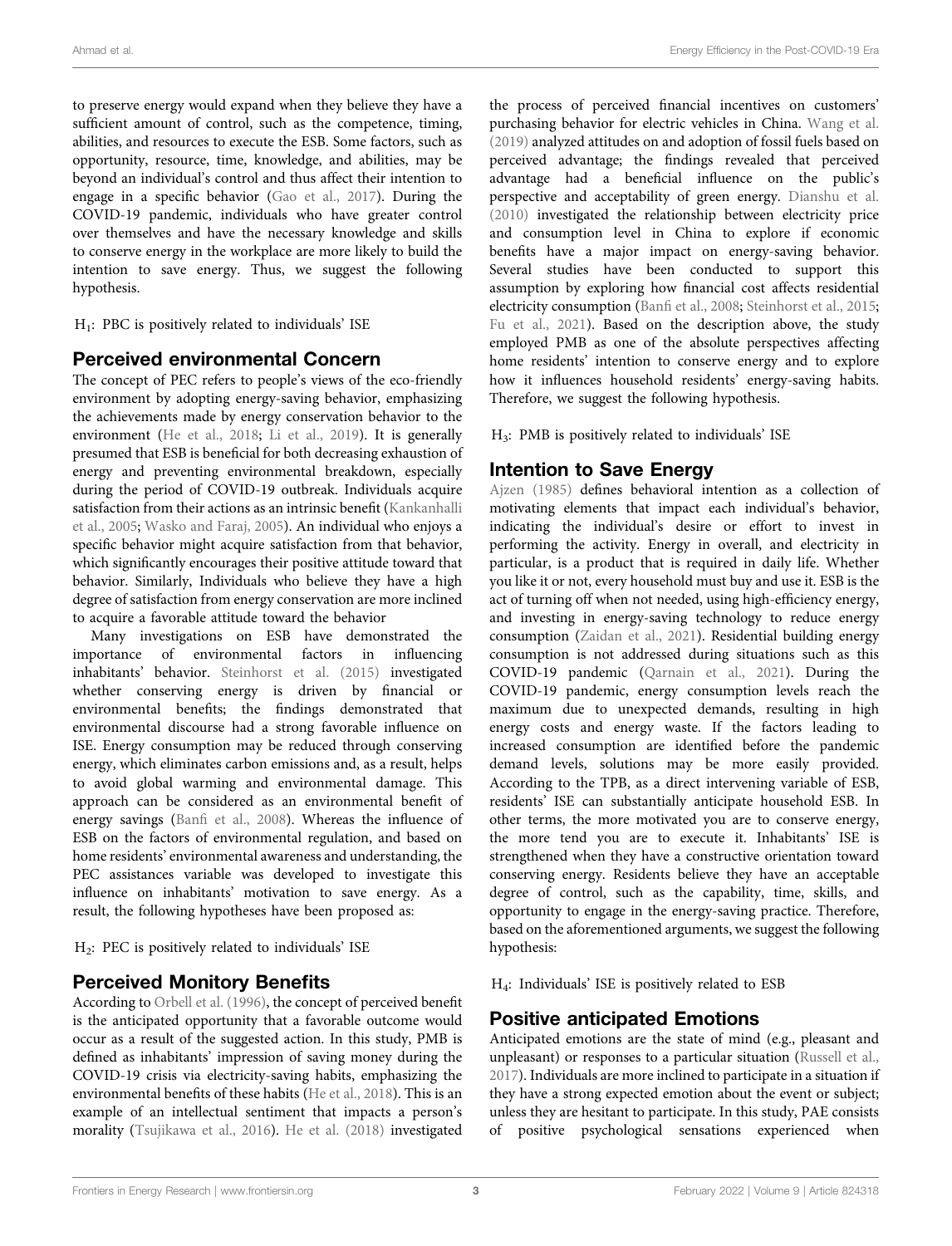completing a certain behavior (e.g., home ESB). According to [Han and Hyun \(2018\),](#page-9-14) PAE initially communicates the relevance and importance of an event or problem and then offers stimulation for executing the activity. According to interpersonal behavior theory, PAE is considered a crucial indicator in executing environmentally friendly behavior, especially during the COVID-19 crisis [\(Russell et al., 2017](#page-10-23); [Qarnain et al., 2021](#page-10-0)). According to [Webb et al. \(2013\),](#page-10-24) PAE has a favorable impact on the intention to participate in ESB.

According to the above research findings, PAE is a predictor of intention to engage in eco-friendly behavior. Applying the same rationale, it can be projected that within the perspective of energy reduction, citizens are more inclined to conserve energy if they believe that conserving energy in their everyday lives is environmentally beneficial and display a PAE about conserving energy. Furthermore, we know from effective event theory that PAE is a strong determinant of genuine engagement as it stimulates a psychological desire for performance ([Weiss and](#page-10-25) [Beal, 2007;](#page-10-25) [Han and Hyun, 2018](#page-9-14)). Following affective events theory, this study posits that PAE has a significant impact on residents' ESB. We predict that the more PAE inhabitants display, the more inclined they are to perform ESB. Given such viewpoints, we hypothesize that:

 $H_{5a}$ : PAE is positively related to individuals' ISE  $H_{5b}$ : PAE is positively related to individuals' ESB

#### The Moderating Role of Perceived COVID-19 Disruptiveness

The world pandemic of COVID-19 disruption has infected most countries and has influenced the functions of every family. Compulsory stay-at-home quarantines have compelled housing residents to consume more energy for their regular everyday activities, resulting in greater energy consumption. The high energy uses by housing residents results in overpriced energy bills and a shortage of energy supply. During the COVID-19 pandemic, transportation-related air pollutants were lowered by 44.3–55.4% in Pakistan, while overall energy consumption was reduced by around 7%, increasing home energy consumption ([Jiang et al., 2021\)](#page-10-26). The consumption is interlinked during the COVID-19 outbreak, where a decline in energy consumption at workplaces leads to increased energy consumption at home.

Due to the changing energy use dynamics after the COVID-19 outbreak, energy consumption has extensively risen due to unanticipated demands, resulting in high energy expenditures and energy losses. According to the TPB, as a direct instrumental variable of ESB, residents' ISE can be utilized to significantly and positively predict household ESB. However, due to COVID-19 shutdowns, several research studies indicate that a spike in homebased working, freelancing, and non-work travel may alter residents' ESB due to excessive energy consumption for their regular daily operations ([Webb et al., 2013](#page-10-24); [Jiang et al., 2021](#page-10-26)). As a result of the disruptive nature of the COVID-19 outbreak, the more motivated you are to conserve energy at home, the less likely you are to perform it. Residents' ISE is boosted when they have a favorable attitude toward saving energy. For example, if residents

<span id="page-4-0"></span>TABLE 1 | Sample characteristics.

| <b>Respondents profile</b> | Frequency | Percentage % |
|----------------------------|-----------|--------------|
| Gender                     |           |              |
| Male                       | 278       | 73           |
| Female                     | 102       | 27           |
| Age                        |           |              |
| $20 - 25$                  | 94        | 24.7         |
| $26 - 35$                  | 135       | 35.4         |
| $36 - 45$                  | 85        | 22.3         |
| $46 - 55$                  | 67        | 17.6         |
| <b>Education level</b>     |           |              |
| High school or below       | 20        | 5.2          |
| Associate degree           | 135       | 35.4         |
| Bachelor's degree          | 155       | 40.7         |
| Master's degree            | 56        | 14.7         |
| PhD                        | 15        | 3.9          |
| Monthly income (PKR)       |           |              |
| Less than 40,000           | 20        | 5.2          |
| 41000-60000                | 155       | 40.7         |
| 61000-80000                | 105       | 27.6         |
| 81000-100000               | 20        | 5.2          |
| 100000 above               | 81        | 21.3         |
| Family size                |           |              |
| $1 - 2$                    | 115       | 30.2         |
| $3 - 4$                    | 210       | 55.1         |
| More than 4                | 56        | 14.7         |

believe they do not have an appropriate level of ISE, they would be unable to perform effectively (Banfi [et al., 2008](#page-9-12)). Therefore, based on the above argument, we suggest the following hypothesis. [Figure 1](#page-7-0) represents the conceptual framework of the study.

H6: COVID-19 disruptiveness negatively moderates the influence of ISE on ESB when it is high (vs. low).

#### RESEARCH METHODS

#### Sample and Data Collection

The study hypotheses are investigated through survey questions collected from the citizens of Lahore between mid-March and mid-August of 2021 because Lahore has been the most seriously afflicted location since the COVID-19 outbreak in Pakistan. The Lahore city is highly populated; thereby, the impact of COVID-19 has been immense.

As a result, Qualtrics Panel Services was employed to collect internet-based survey data for this research. We distributed 700 questionnaires to resistant's (professionals and students) working from their homes owing to COVID-19 lockdown. Moreover, participants were assured that their answers would be completely anonymous. After completing the survey, 532 filled responses were returned in total. The research team verified the questionnaires, and those with missing or incomplete data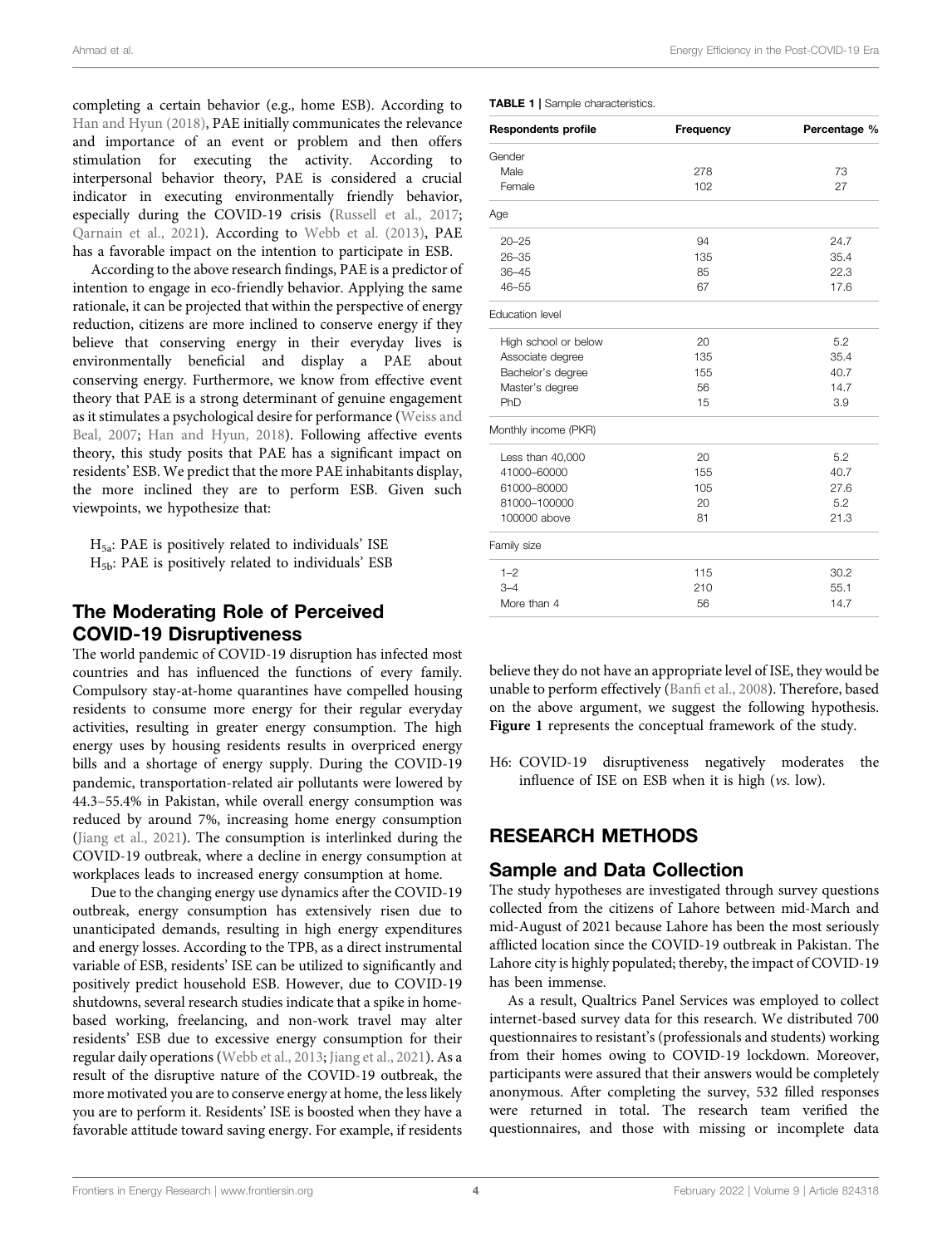were eliminated. Overall, 511 usable questionnaires were obtained, with a 73% response rate. [Table 1](#page-4-0) shows the demographic features of the respondents. As seen in [Table 1](#page-4-0), the vast majority of respondents (73.44%) are male, and 30.1% are between the ages of 26 and 35. The respondents were generally well-educated, with 70% holding a bachelor's degree. Approximately 40.7% earns a monthly income ranging from Pakistani Rupees (PKR) 41000 to 60000, and 27.6% earns a monthly income ranging from PKR 61000 to PKR 80000. The majority of the sample (55.1%) had a medium-sized family of 3–4 persons.

#### Measures

In this study, the constructs are all key predictors that are assessed using multiple-item scales, and they were measured using a 5-point Likert scale ranging from 1 ("strongly disagree") to 5 ("strongly agree"). To measure perceived behavior control, we used four items scales from previous literature by [Wang et al. \(2018a\)](#page-10-2). A sample item is "energysaving could reduce the carbon emission". Perceived environmental concern and perceived monitory benefits were adapted from previous literature by [Fu et al. \(2021\)](#page-9-9), and it has been measured on a seven items scale. A sample item is "I think the energy cost of my family is very high". Energysaving intentions and behavior scale were utilized from the study of [Fu et al. \(2021\)](#page-9-9), and the responses were assessed on a eight items scale. A sample item is "I intend to save energy in my home' and "I always set the air conditioner at the right temperature, not the lowest or highest". Positive anticipated emotion was also derived from [Wang et al. \(2018a\)](#page-10-2) and assessed on a 3-item scale. A sample item is "If I take measures to save energy in my home, I will feel excited". In last, COVID-19 disruptiveness scale was adapted from [Epler](#page-9-15) [and Leach \(2021\)](#page-9-15) and consist of 4-items scales. A sample item is "My energy costs have increased as a result of COVID-19 disruption".

## DATA ANALYSIS AND RESULTS

We employed the SEM approach with SmartPLS 3 and SPSS version 26 for analyzing the data. Further, to test our proposed model—a two-step approach of measurement model (MM) and structural model (SM) estimation was taken into consideration for data analysis using SmartPLS ([Hair et al.,](#page-9-16) [2006](#page-9-16); [Ahmad et al., 2021\)](#page-9-17). Constructs' reliabilities were gauged through the MM, whereas the SM was applied to observe the relationships among the five constructs. It is known as a component-focused method and adopted to analyze the relational dimensions in the study [\(Urbach and Ahlemann,](#page-10-27) [2010](#page-10-27)). PLS-SEM was chosen over all other covariance-based approaches because it enables researchers to consistently analyze calculations and factor structures. Another explanation for using PLS-SEM is that it facilitates this study with a small sample size and can process the various measurement scales together ([Wold, 2006;](#page-11-5) [Urbach and](#page-10-27) [Ahlemann, 2010](#page-10-27)). Additionally, it allows scholars to analyze

the model in both reflective and formative actions. At the earlier stages of model development, the PLS method is considered vastly acceptable, which is the case in this study. Prior research indicates that a sample size of 68 is a reasonable starting point for use in PLS-SEM ([Hoelz and Bataglia, 2021](#page-10-28)).

## Common Method Bias

The CMB was performed using two different ways in this study to ensure whether the collected data were free from biases. First, we used one of the traditional and frequently cited methods,"Harman's one-factor test" [\(Harman, 1976](#page-10-29)), using SPSS. Second, we used another most commonly used PLS-SEM technique to avoid the CMB threat ([Kock, 2015](#page-10-30)). According to the first approach, if a single factor accounts for >50% of the variance, it can influence the study's findings [\(Harman, 1976](#page-10-29); [Podsakoff et al., 2012\)](#page-10-31). The second method submits that variance inflation factor (VIF) values <3.3 for the indicators can be considered the model is free of CMB [\(Kock, 2015\)](#page-10-30). Our model results for the first approach indicate that a single factor extracts <50% of the total variance [\(Harman, 1976;](#page-10-29) [Podsakoff et al.,](#page-10-31) [2012\)](#page-10-31), and according to [Table 4](#page-6-0), the VIF values of all items were <3.3 [\(Kock, 2015](#page-10-30)). In line with these results, CMB is not a serious concern in the study [\(Harman, 1976](#page-10-29); [Podsakoff et al., 2012](#page-10-31); [Kock,](#page-10-30) [2015\)](#page-10-30).

#### Measurement Model Assessment

The measurement model was analyzed to confirm the reliabilities of the constructs, where the four most commonly measures were used. First, the factor loadings of all items were confirmed, where [Hair et al. \(2019\)](#page-9-18) suggested that the loadings of items should >0.708. Thus, the items with loadings <0.708 were removed from the model. Second, Cronbach's alpha was calculated. Third, composite reliability was weighed. Fourth, an average variance extracted was estimated ([Hair et al., 2019\)](#page-9-18). Such measures surpass the cut-off values of 0.70 and 0.50, correspondingly ([Table 2](#page-6-1)). Additionally, discriminant validity was also ensured via [Fornell](#page-9-19) [and Larcker \(1981\)](#page-9-19) approach (see [Table 2](#page-6-1)). Therefore, both reliability and validity are confirmed. Furthermore, the construct's discriminant validity was also assessed using the Heterotrait-Monotrait Ratio (HTMT) method. To obtain discriminant validity using the HTMT method, HTMT values must be lower than HTMT 0.90 [\(Gold et al., 2015](#page-9-20)). The HTMT analysis revealed that all correlation values were smaller than HTMT 0.90, indicating that the construct is discriminant. The Heterotrait-Monotrait Ratio findings are shown in [Table 3](#page-6-2).

#### Multicollinearity

Multicollinearity was tested using VIF pre-hypothesis testing, where VIF above five is deemed problematic, suggesting a multicollinearity issue ([Irfan et al., 2020a;](#page-10-32) [Irfan et al., 2021b\)](#page-10-33). The highest value for VIF in this model is 2.478, which is far less than 5 (see [Table 4](#page-6-0)), suggesting that our model is free from multicollinearity problems ([Irfan et al., 2020b](#page-10-34); [Irfan et al., 2020c;](#page-10-35) [Ahmad et al., 2021](#page-9-17)).

#### Model Fit

Model fit was examined using the three most widely used statistical techniques for SEM—the "standardized root mean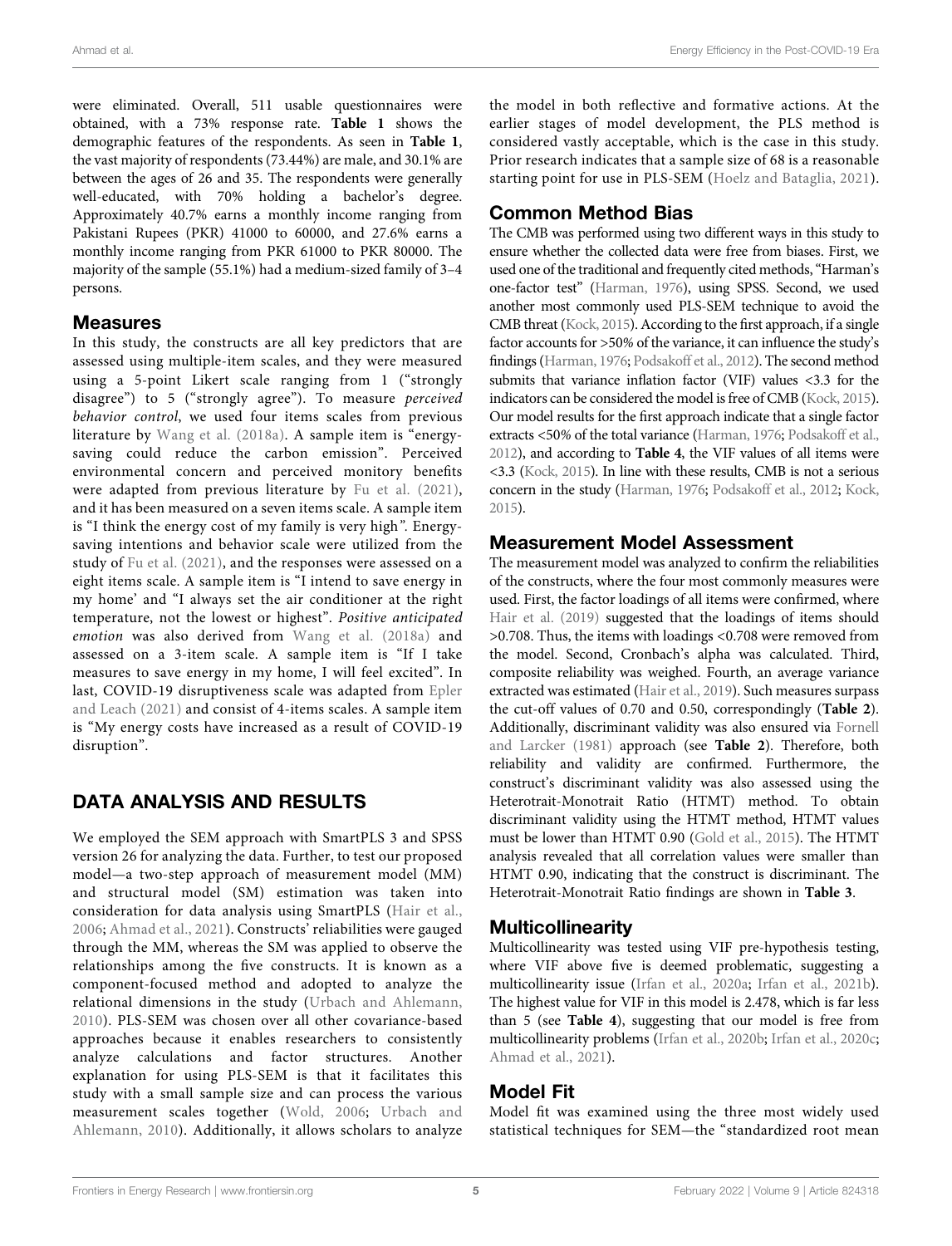|                | <b>TABLE 2</b>   Mean, standard deviation, and discriminant validity using Fornell and Larcker's criterion. |       |           |           |           |           |           |           |           |       |
|----------------|-------------------------------------------------------------------------------------------------------------|-------|-----------|-----------|-----------|-----------|-----------|-----------|-----------|-------|
| S. No          | <b>Variables</b>                                                                                            | Mean  | <b>SD</b> |           | 2         | 3         | 4         | 5         | 6         |       |
|                | <b>PCD</b>                                                                                                  | 3.325 | 0.696     | 0.820     |           |           |           |           |           |       |
| $\overline{2}$ | <b>ESB</b>                                                                                                  | 2.402 | 1.201     | $0.749**$ | 0.757     |           |           |           |           |       |
| 3              | <b>ISE</b>                                                                                                  | 3.021 | 0.542     | $0.745**$ | $0.689**$ | 0.786     |           |           |           |       |
| 4              | <b>PBC</b>                                                                                                  | 3.122 | 0.962     | $0.668**$ | $0.740**$ | $0.722**$ | 0.759     |           |           |       |
| 5              | PEC                                                                                                         | 3.656 | 1.034     | $0.796**$ | $0.673**$ | $0.782**$ | $0.712**$ | 0.830     |           |       |
| 6              | <b>PMB</b>                                                                                                  | 2.111 | 0.113     | $0.631**$ | $0.615**$ | $0.612**$ | $0.653**$ | $0.669**$ | 0.853     |       |
|                | PAE                                                                                                         | 3.405 | 0.265     | $0.740**$ | $0.732**$ | $0.785**$ | $0.707**$ | $0.711**$ | $0.529**$ | 0.813 |

<span id="page-6-1"></span>

Note: N, 511 \*\*Correlation is significant at the 0.01 level, p < 0.01; \*Correlation is significant at the 0.05 level, p < 0.05; SD, Standard deviation; PCD, Perceived COVID-19 disruptiveness; ESB, Energy-saving behavior; ISE, Intention to saving behavior; PBC, Perceived behavioral control; PE, Perceived environment; PMB, Perceived monitory benefit; PAE, Positive anticipated emotion.

These are the square root values of AVEs.

<span id="page-6-2"></span>TABLE 3 | Heterotrait-monotrait ratio (HTMT).

| S. No | <b>Variables</b> | <b>PCD</b> | ESB   | <b>ISE</b> | PBC   | РE    | <b>PMB</b> | PAE |
|-------|------------------|------------|-------|------------|-------|-------|------------|-----|
|       | <b>PCD</b>       |            |       |            |       |       |            |     |
| 2     | <b>ESB</b>       | 0.822      |       |            |       |       |            |     |
| 3     | <b>ISE</b>       | 0.784      | 0.879 |            |       |       |            |     |
| 4     | <b>PBC</b>       | 0.846      | 0.665 | 0.785      |       |       |            |     |
| 5     | <b>PEC</b>       | 0.654      | 0.848 | 0.811      | 0.778 |       |            |     |
| 6     | <b>PMB</b>       | 0.762      | 0.780 | 0.755      | 0.856 | 0.803 |            |     |
|       | <b>PAF</b>       | 0.454      | 0.771 | 0.658      | 0.745 | 0.890 | 0.673      |     |

squared residual" (SRMR), "normed-fit index" (NFI), and goodness of fit (GoF) formula (GOF =  $\sqrt{(AVE \times R^2)}$ ), where SRMR value should be ≤0.08 ([Hu and Bentler, 1998\)](#page-10-36) and NFI value should be between 0 and 1 ([Bentler, 1990\)](#page-9-21). However, a higher NFI value represents a better fit [\(Bentler,](#page-9-21) [1990](#page-9-21)). This study finds the value of SRMR is 0.077 and NFI is 0.617, suggesting our model is relatively satisfactory. Next, the GoF formula was used to calculate the model fit ([Henseler and](#page-10-37) [Sarstedt, 2013](#page-10-37)), where  $GOF = 0.1$  advocates small,  $GOF = 0.25$ represents medium, and GOF  $= 0.36$  signifies large ([Wetzels](#page-11-6) [et al., 2009](#page-11-6)). We find the value of 0.528 for GOF in our model, demonstrating that the model surpasses the cut-off value for the large section.

#### Structural Model Assessment

Consequently, necessary measurement model assessment and model fit, the structural model analysis was performed. Bootstrapping evaluation of 5,000 resamples was used to analyze the importance of straight paths and test normal

<span id="page-6-0"></span>

| <b>TABLE 4</b>   Factor loadings of measurements model. |                  |            |            |                   |           |            |  |
|---------------------------------------------------------|------------------|------------|------------|-------------------|-----------|------------|--|
| <b>Constructs</b>                                       | Item             | <b>SFL</b> | <b>VIF</b> | Cronbach $\alpha$ | <b>CR</b> | <b>AVE</b> |  |
| Perceived behavioral control                            | PBC1             | 0.719      | 1.228      | 0.729             | 0.802     | 0.575      |  |
|                                                         | PBC <sub>2</sub> | 0.727      | 1.211      |                   |           |            |  |
|                                                         | PBC <sub>3</sub> | 0.825      | 1.381      |                   |           |            |  |
| Perceived environmental concerns                        | PEC1             | 0.862      | 2.329      | 0.848             | 0.898     | 0.689      |  |
|                                                         | PEC <sub>2</sub> | 0.806      | 1.767      |                   |           |            |  |
|                                                         | PEC <sub>3</sub> | 0.875      | 2.478      |                   |           |            |  |
|                                                         | PEC4             | 0.773      | 1.602      |                   |           |            |  |
| Perceived monitory benefit                              | PMB <sub>1</sub> | 0.864      | 1.899      | 0.813             | 0.889     | 0.728      |  |
|                                                         | PMB <sub>2</sub> | 0.896      | 2.104      |                   |           |            |  |
|                                                         | PMB <sub>3</sub> | 0.797      | 1.595      |                   |           |            |  |
| Intention to save energy                                | ISE <sub>1</sub> | 0.773      | 1.659      | 0.793             | 0.866     | 0.618      |  |
|                                                         | ISE <sub>2</sub> | 0.852      | 2.048      |                   |           |            |  |
|                                                         | ISE3             | 0.763      | 1.485      |                   |           |            |  |
|                                                         | ISE4             | 0.753      | 1.444      |                   |           |            |  |
| Energy-saving behavior                                  | ESB1             | 0.774      | 1.531      | 0.760             | 0.842     | 0.573      |  |
|                                                         | ESB <sub>2</sub> | 0.623      | 1.350      |                   |           |            |  |
|                                                         | ESB <sub>3</sub> | 0.826      | 1.432      |                   |           |            |  |
|                                                         | ESB4             | 0.789      | 1.599      |                   |           |            |  |
| Positive anticipated emotion                            | PAE1             | 0.839      | 1.743      | 0.739             | 0.823     | 0.661      |  |
|                                                         | PAE <sub>2</sub> | 0.882      | 1.919      |                   |           |            |  |
|                                                         | PAE <sub>3</sub> | 0.707      | 1.268      |                   |           |            |  |
| Perceived COVID-19 disruptiveness                       | PCD1             | 0.733      | 1.486      | 0.837             | 0.897     | 0.673      |  |
|                                                         | PCD <sub>2</sub> | 0.847      | 2.041      |                   |           |            |  |
|                                                         | PCD <sub>3</sub> | 0.845      | 2.009      |                   |           |            |  |
|                                                         | PCD4             | 0.850      | 2.045      |                   |           |            |  |

Note: N, 511; CR = composite reliability; AVE, average variance extracted; SFL, standard factor loading.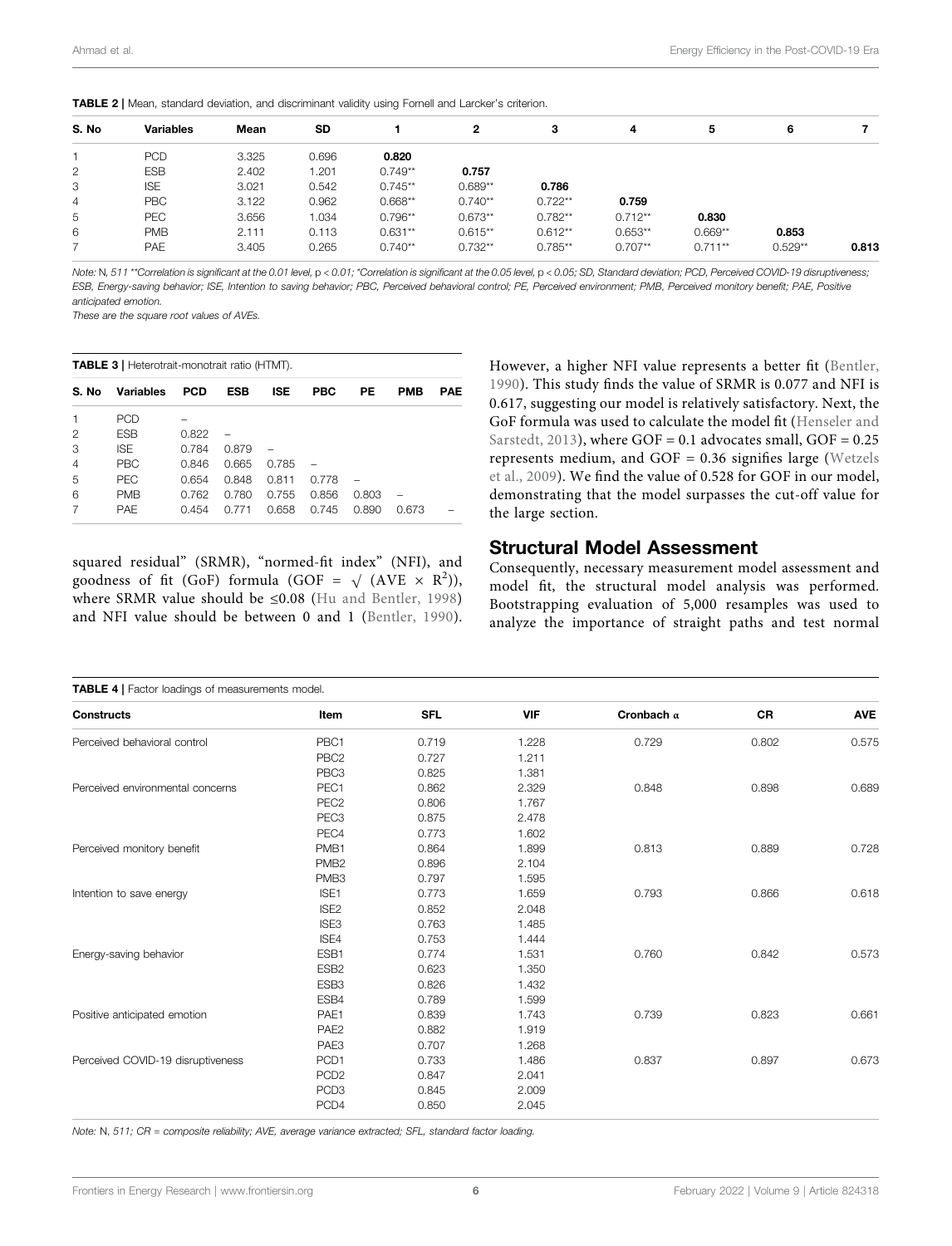

<span id="page-7-1"></span><span id="page-7-0"></span>

| <b>TABLE 5</b>   Hypotheses testing and specific indirect effects. |                 |          |          |                 |  |  |  |  |
|--------------------------------------------------------------------|-----------------|----------|----------|-----------------|--|--|--|--|
| <b>Hypotheses</b>                                                  | <b>B-values</b> | p-values | t-values | <b>Decision</b> |  |  |  |  |
| $H1: PBC \rightarrow SE$                                           | 0.145           | 0.032    | 2.148    | Accepted        |  |  |  |  |
| $H2: PFC \rightarrow ISE$                                          | 0.347           | 0.000    | 4.597    | Accepted        |  |  |  |  |
| $H3: PMB \rightarrow SFE$                                          | 0.214           | 0.001    | 1.499    | Accepted        |  |  |  |  |
| $H4:ISE \rightarrow ESB$                                           | 0.114           | 0.012    | 1.233    | Accepted        |  |  |  |  |
| H5a: PAE $\rightarrow$ ISE                                         | 0.395           | 0.000    | 6.526    | Accepted        |  |  |  |  |
| $H5b: PAF \rightarrow FSB$                                         | 0.335           | 0.000    | 4.002    | Accepted        |  |  |  |  |
| H6: (PCD $\times$ ISE) $\rightarrow$ ESB                           | 0.058           | 0.021    | 0.865    | Accepted        |  |  |  |  |

faults. The results divulged a significant and positive influence of perceived behavior control (β = 0.145;  $p$  < 0.001), perceived environment ( $\beta = 0.347$ ;  $p < 0.001$ ), and perceived monitory benefit ( $\beta$  = 0.214;  $p$  < 0.001) on the intention to save energy, leading to the support of hypotheses H1, H2, and H3. Furthermore, the influence of intention to save energy on energy saving behavior ( $\beta = 0.114$ ;  $p < 0.001$ ) was found statistically significant and positive, confirming hypothesis H4. In addition, hypotheses H5a and H5b revealed a significant and positive influence of positive anticipated emotion on intention to save energy ( $\beta = 0.395$ ;  $p < 0.001$ ) and energy saving behavior ( $\beta = 0.335$ ;  $p < 0.001$ ). Thus, both are accepted. Finally, the perceived COVID-19 disruptiveness moderates the effect of intention to save energy on energysaving behavior ( $\beta = 0.058$ ;  $p < 0.01$ ), confirming H6 only. Furthermore, perceived behavior control, perceived environment, and perceived monitoring benefit explains 73.3% of the variance in intention to save energy, while the overall model explains 63.6% variance in electric saving behavior, indicating a good model. [Table 5](#page-7-1); [Figure 2](#page-7-2) provide the results.

<span id="page-7-2"></span>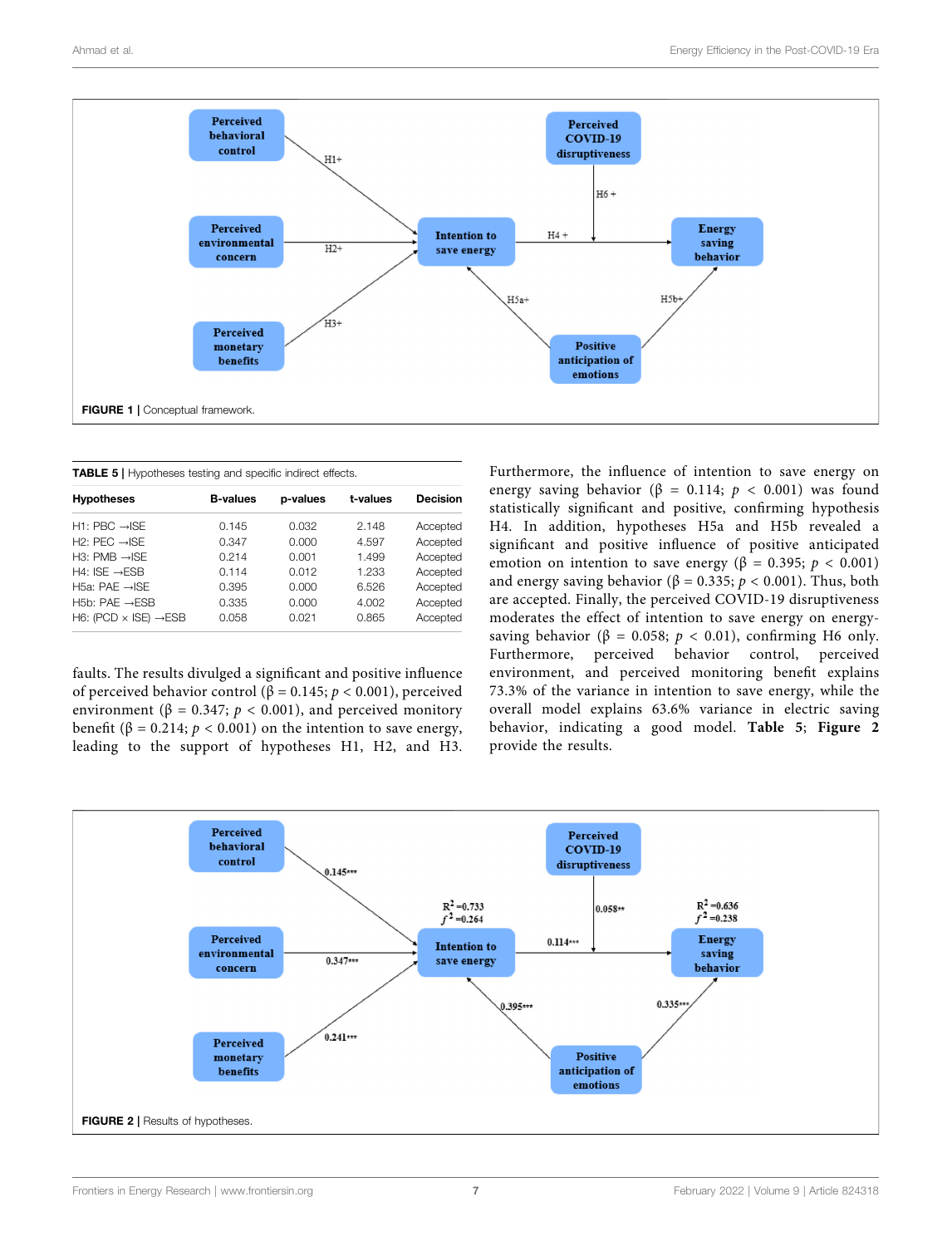## **DISCUSSION**

## Major Findings

According to the theory of planned behavior, this research investigates the influencing factors of residential ESB. We looked specifically at how cognitive factors influence residents' ISE and the moderating influence of COVID-19 disruptiveness on energy-saving intentions and behavior. SEM was employed to validate the hypotheses using survey data from 511 households in Pakistan.

The outcomes of this paper offer a meaningful theoretical contribution to the body of literature because limited research has been conducted on the relationship between intellectual factors and residents' ISE and ESB. The results indicate that perceived behavior control is positively and significantly associated with residents' ISE. These findings are consistent with past research on pro-environmental behavior, such as energy preservation and green buying [\(Klöckner, 2013;](#page-10-38) [Webb et al., 2013](#page-10-24); [Cheung et al.,](#page-9-22) [2016](#page-9-22)). In accordance with the prior research, [Wang et al. \(2018a\)](#page-10-2) have also demonstrated that PBC has a positive effect on residents' understanding of energy conservation. Similarly, findings further suggest that PE and PMB are positively and significantly related to residents' intentions to save energy. These findings are consistent with the observations of [Fu et al. \(2021\),](#page-9-9) as the authors discovered a significant relationship between perceived environmental concern, monitory benefits, and energy consumption behavior.

The study findings are also parallel to the theoretical foundations of TPB that propose a significant impact on perceived behavior and environmental control. From the TPB perspective, the results indicate that descriptive norms, environmental perception, information publicity, lifestyles, and perceived behavior control all significantly influence residents' energy-saving behavior. According to the TPB, residents' intention to preserve energy may be employed to significantly and positively predict household energy-saving behavior as a direct instrumental variable of energy-saving behavior. Furthermore, our study found a positive and significant impact of positive anticipate emotion on both ISE and ESB. According to the effective event theory, PAE is a powerful predictor of actual behavior because it creates a psychological desire for action [\(Weiss and Beal, 2007](#page-10-25); [Han and Hyun, 2018](#page-9-14)). In accordance with affective events theory, this study posits that PAE has a significant impact on residents' energy-saving intentions and behavior. These findings are also consistent with the research of [Wang et al. \(2018a\),](#page-10-2) who suggested that PAEs have a strong association with residents' energy-saving behaviors.

The findings showed that there is a positive relationship between ISE and ESB. These findings fully consent to the research of [Wang et al. \(2018a\)](#page-10-2), who suggested that power saving behavior is the act of shutting off when not needed, adopting high-efficiency energy, and investing in energy-saving technologies to reduce energy consumption. If the factors causing higher consumption were discovered before hitting the COVID-19 pandemic, adjustments might be more easily provided. Our research findings refer to the moderating role of perceived

COVID-19 disruptiveness, which strengthens the relationships between residents' ISE and ESB. Because of the changing power consumption dynamics after the COVID-19 outbreak, energy consumption has significantly increased, caused by unexpected demands, resulting in high energy costs and energy losses.

#### Policy Implications

More importantly, this study makes policy recommendations to the Pakistani government for implementing ways to encourage inhabitants to save energy. According to the findings of this study, awareness about energy challenges, level of attention, perceived energy-saving control, and sense of responsibility are all characteristics that may be used in policy programs aiming towards reducing household energy consumption. Pakistani policymakers should focus on promoting public awareness of energy challenges such as excessive energy consumption and limited energy resources. Conventional energy infrastructure is increasingly being changed into computerized power generation due to the revolutionary advancement of Internet-based new technologies, the Smart home, artificial intelligence technology, and Big Data storage [\(Zhou and Yang, 2016;](#page-11-1) [Renström, 2019](#page-10-39)). This will have a significant impact on home energy consumption behaviors. Welldesigned education programs addressing the relevance of energy and environmental challenges and the advantages of energy conservation might be helpful. Policies and initiatives should also concentrate on establishing in residents a feeling of responsibility to conserve energy when it is unnecessary. It may be advantageous to implement energy-saving awareness campaigns and capacity-building initiatives. The government should also pay close attention to public relations and the media to educate communities that these energy and climate challenges can be handled if everyone works together. The focus could be given to hosting activities where everyone can share their expertise and experience with energy conservation. As a result, individuals' energy-saving knowledge will be increased, and energy-saving behavior will be promoted.

## **CONCLUSIONS**

This study investigated the impact of cognitive and emotional factors on residents' ISE and their impact on ESB. We also investigated the role of perceived COVID-19 disruptiveness as a moderator between the relationship of ISE and ESB. The following key conclusions may be drawn based on the outcomes of this study: Firstly, the three perceptual elements have a strong influence. Both PMB and PE are positively and significantly associated with residents' intentions to save energy. Similarly, perceived behavior control has a significant and positive influence on residents' intention to save energy. Secondly, PAE has a positive and considerable effect on the ISE and the behavior to save energy. Similarly, the direct impact of ISE has a favorable relationship with the ESB. Finally, perceived COVID-19 disruptiveness has a significant moderating influence on the relationship between ISE and ESB.

The energy consumption differentiates between populations of southern and northern Pakistan due to variations in climate and resource distribution. This investigation primarily looked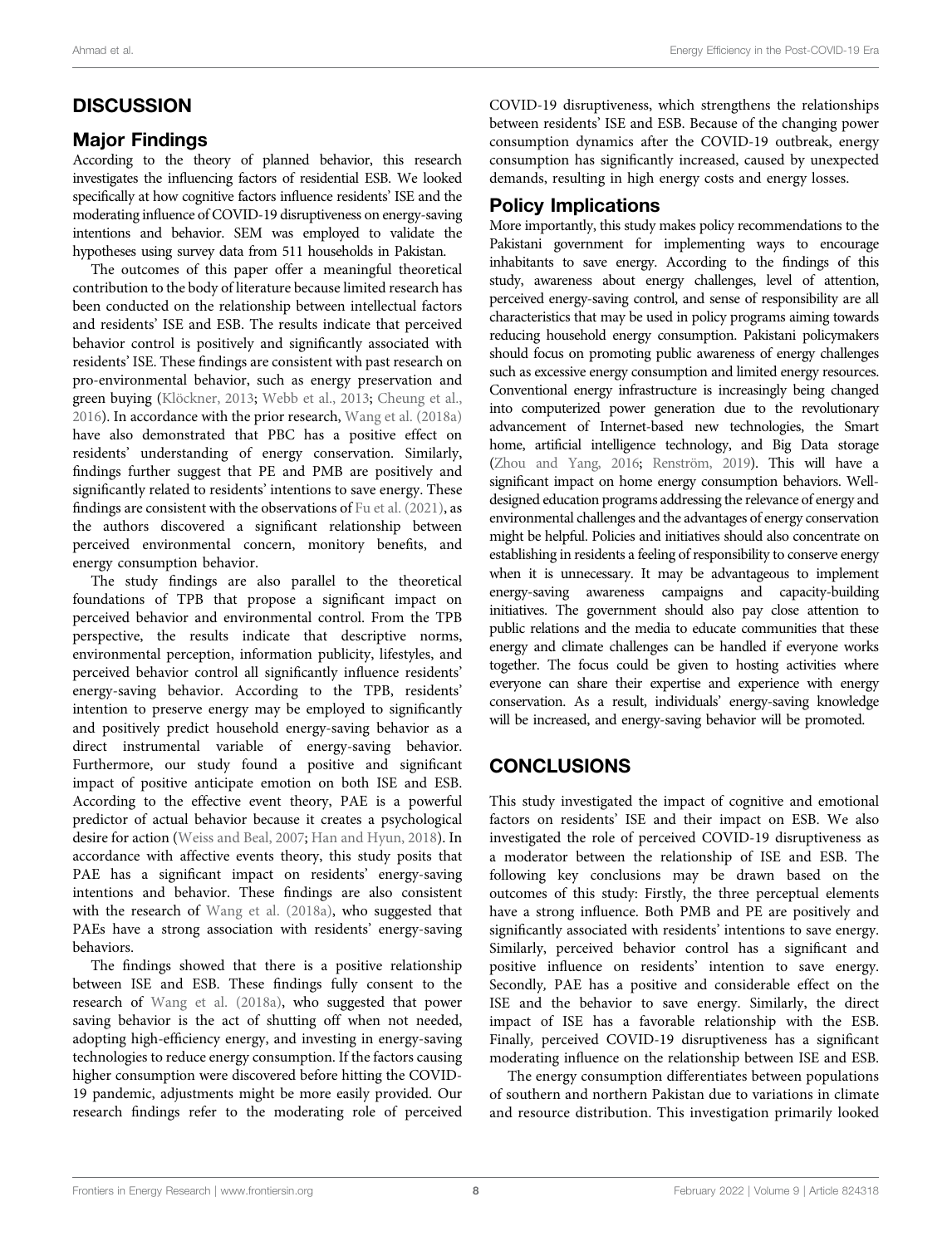into participants' intentions to save energy in their homes. Actual data on energy-saving behaviour would be beneficial. As a result, the upcoming research could delve further into the participants' actual energy-saving behaviour and assess the difference between energy-saving intention and actual energy-saving behaviour. Future studies should concentrate on northern cities and a broader group of residential users to capture more general findings. Furthermore, because all of the variables in this research were gathered by a questionnaire survey, the results might be biased by cultural pressures. As a result, researchers would be able to get more actual and precise energy consumption data for residents via energy meter bills in future studies.

#### DATA AVAILABILITY STATEMENT

The original contributions presented in the study are included in the article/[Supplementary Material](#page-9-23), further inquiries can be directed to the corresponding authors.

#### **REFERENCES**

- <span id="page-9-17"></span>Ahmad, B., Da, L., Asif, M. H., Irfan, M., Ali, S., and Akbar, M. I. U. D. (2021). Understanding the Antecedents and Consequences of Service-Sales Ambidexterity: A Motivation-Opportunity-Ability (MOA) Framework. Sustainability 13 (17), 9675, 2021 . Multidisciplinary Digital Publishing Institute. doi:[10.3390/SU13179675](https://doi.org/10.3390/SU13179675)
- <span id="page-9-8"></span>Ahmad, W., Kim, W. G., Anwer, Z., and Zhuang, W. (2020). Schwartz Personal Values, Theory of Planned Behavior and Environmental Consciousness: How Tourists' Visiting Intentions towards Eco-Friendly Destinations Are Shaped? J. Business Res. 110, 228–236. Elsevier. doi:[10.1016/](https://doi.org/10.1016/J.JBUSRES.2020.01.040) [J.JBUSRES.2020.01.040](https://doi.org/10.1016/J.JBUSRES.2020.01.040)
- <span id="page-9-6"></span>Ajzen, I. (1985). "From Intentions to Actions: A Theory of Planned Behavior," in Action Control. Editors J. Kuhl and J. Beckmann (Berlin, Heidelberg: Springer), 11–39. doi:[10.1007/978-3-642-69746-3\\_2](https://doi.org/10.1007/978-3-642-69746-3_2)
- <span id="page-9-7"></span>Ajzen, I. (1991). The Theory of Planned behaviorOrganizational Behavior and Human Decision Processes. Organizational Behav. Hum. Decis. Process. 50 (2), 179–211. doi:[10.1016/0749-5978\(91\)90020-T](https://doi.org/10.1016/0749-5978(91)90020-T)
- <span id="page-9-4"></span>Akbar, M. I. U. D., Ahmad, B., Asif, M. H., and Siddiqui, S. A. (2020). Linking Emotional Brand Attachment and Sales Promotion to Post-Purchase Cognitive Dissonance: The Mediating Role of Impulse Buying Behavior. J. Asian Finance Econ. Business 7 (11), 367–379. doi[:10.13106/jafeb.2020.vol7.no11.367](https://doi.org/10.13106/jafeb.2020.vol7.no11.367)
- <span id="page-9-1"></span>Arawomo, D. F. (2017). Electricity Billing Systems and Household Electricity Use Behaviour in Ibadan, Nigeria. Energ. Sustain. Develop. 40, 77–84. Elsevier. doi:[10.1016/J.ESD.2017.07.004](https://doi.org/10.1016/J.ESD.2017.07.004)
- <span id="page-9-0"></span>Baloch, G. M., Sundarasen, S., Chinna, K., Nurunnabi, M., Kamaludin, K., Khoshaim, H. B., et al. (2021). COVID-19: Exploring Impacts of the Pandemic and Lockdown on Mental Health of Pakistani Students. PeerJ 9, e10612. doi:[10.7717/PEERJ.10612](https://doi.org/10.7717/PEERJ.10612)
- <span id="page-9-12"></span>Banfi, S., Farsi, M., Filippini, M., and Jakob, M. (2008). Willingness to Pay for Energy-Saving Measures in Residential Buildings. Energ. Econ. 30 (2), 503–516. Available at: [https://econpapers.repec.org/RePEc:eee:eneeco:v:30:y:2008:i:2:p:](https://econpapers.repec.org/RePEc:eee:eneeco:v:30:y:2008:i:2:p:503-516) [503-516](https://econpapers.repec.org/RePEc:eee:eneeco:v:30:y:2008:i:2:p:503-516) (accessed October 28, 2021). doi[:10.1016/j.eneco.2006.06.001](https://doi.org/10.1016/j.eneco.2006.06.001)
- <span id="page-9-21"></span>Bentler, P. M. (1990). Comparative Fit Indexes in Structural Models. Psychol. Bull. 107 (2), 238–246. doi[:10.1037/0033-2909.107.2.238](https://doi.org/10.1037/0033-2909.107.2.238)
- <span id="page-9-22"></span>Cheung, L. T. O., Chow, A. S. Y., Fok, L., Yu, K.-M., and Chou, K.-L. (2016). The Effect of Self-Determined Motivation on Household Energy Consumption Behaviour in a Metropolitan Area in Southern China. Energy Efficiency 10 (3), 549–561. doi:[10.1007/S12053-016-9472-5](https://doi.org/10.1007/S12053-016-9472-5)
- <span id="page-9-2"></span>da Silva, P. P., and Cerqueira, P. A. (2017). Assessing the Determinants of Household Electricity Prices in the EU: A System-GMM Panel Data

#### AUTHOR CONTRIBUTIONS

<span id="page-9-23"></span>BA: Paper writing, MI: Data analysis, Writing-Review and Editing, MA: Proofediting and language, SS: Data analysis. All authors contributed to the paper and approved the submitted version.

#### ACKNOWLEDGMENTS

The authors are grateful to the editor and reviewers for their constructive and valuable suggestions to improve the contents of this study.

#### SUPPLEMENTARY MATERIAL

The Supplementary Material for this article can be found online at: [https://www.frontiersin.org/articles/10.3389/fenrg.2021.824318/](https://www.frontiersin.org/articles/10.3389/fenrg.2021.824318/full#supplementary-material) [full#supplementary-material](https://www.frontiersin.org/articles/10.3389/fenrg.2021.824318/full#supplementary-material)

Approach. Renew. Sustain. Energ. Rev. 73, 1131–1137. doi[:10.1016/](https://doi.org/10.1016/J.RSER.2017.02.016) [J.RSER.2017.02.016](https://doi.org/10.1016/J.RSER.2017.02.016)

- <span id="page-9-13"></span>Dianshu, F., Sovacool, B. K., and Minh Vu, K. (2010). The Barriers to Energy Efficiency in China: Assessing Household Electricity Savings and Consumer Behavior in Liaoning Province. Energy Policy 38 (2), 1202–1209. doi[:10.1016/](https://doi.org/10.1016/J.ENPOL.2009.11.012) [J.ENPOL.2009.11.012](https://doi.org/10.1016/J.ENPOL.2009.11.012)
- <span id="page-9-15"></span>Epler, R. T., and Leach, M. P. (2021). An Examination of Salesperson Bricolage during a Critical Sales Disruption: Selling during the Covid-19 Pandemic. Ind. Marketing Manage. 95, 114–127. doi[:10.1016/J.INDMARMAN.2021.04.002](https://doi.org/10.1016/J.INDMARMAN.2021.04.002)
- <span id="page-9-10"></span>Fornara, F., Pattitoni, P., Mura, M., and Strazzera, E. (2016). Predicting Intention to Improve Household Energy Efficiency: The Role of Value-Belief-Norm Theory, Normative and Informational Influence, and Specific Attitude. J. Environ. Psychol. 45, 1–10. doi[:10.1016/J.JENVP.2015.11.001](https://doi.org/10.1016/J.JENVP.2015.11.001)
- <span id="page-9-19"></span>Fornell, C., and Larcker, D. F. (1981). Evaluating Structural Equation Models with Unobservable Variables and Measurement Error. J. Marketing Res. 18 (1), 39. doi[:10.2307/3151312](https://doi.org/10.2307/3151312)
- <span id="page-9-3"></span>Frederiks, E. R., Stenner, K., and Hobman, E. V. (2015). Household Energy Use: Applying Behavioural Economics to Understand Consumer Decision-Making and Behaviour. Renew. Sustain. Energ. Rev. 41, 1385–1394. Elsevier Ltd. doi[:10.1016/J.RSER.2014.09.026](https://doi.org/10.1016/J.RSER.2014.09.026)
- <span id="page-9-9"></span>Fu, W., Zhou, Y., Li, L., and Yang, R. (2021). Understanding Household Electricity-Saving Behavior: Exploring the Effects of Perception and Cognition Factors. Sustainable Prod. Consumption 28, 116–128. Elsevier. doi[:10.1016/](https://doi.org/10.1016/J.SPC.2021.03.035) [J.SPC.2021.03.035](https://doi.org/10.1016/J.SPC.2021.03.035)
- <span id="page-9-11"></span>Gao, L., Wang, S., Li, J., and Li, H. (2017). Application of the Extended Theory of Planned Behavior to Understand Individual's Energy Saving Behavior in Workplaces. Resour. Conservation Recycling 127, 107–113. Elsevier. doi[:10.1016/J.RESCONREC.2017.08.030](https://doi.org/10.1016/J.RESCONREC.2017.08.030)
- <span id="page-9-20"></span>Gold, A. H., Malhotra, A., and Segars, A. H. (2015). Knowledge Management: An Organizational Capabilities Perspective. J. Manage. Inf. Syst. 18 (1), 185–214. doi[:10.1080/07421222.2001.11045669](https://doi.org/10.1080/07421222.2001.11045669)
- <span id="page-9-16"></span>Hair, J. F., Black, W. C., and Babin, B. J. (2006). Multivariate Data Analysis. New Jersey: Prentice-Hall.
- <span id="page-9-18"></span>Hair, J. F., Sarstedt, M., and Ringle, C. M. (2019). Rethinking Some of the Rethinking of Partial Least Squares. Eur. J. Marketing 53 (4), 566–584. Emerald Group Publishing Ltd. doi:[10.1108/EJM-10-2018-0665](https://doi.org/10.1108/EJM-10-2018-0665)
- <span id="page-9-14"></span>Han, H., and Hyun, S. S. (2018). What Influences Water Conservation and Towel Reuse Practices of Hotel Guests? Tourism Manage. 64, 87–97. Elsevier Ltd. doi[:10.1016/J.TOURMAN.2017.08.005](https://doi.org/10.1016/J.TOURMAN.2017.08.005)
- <span id="page-9-5"></span>Han, H., Meng, B., and Kim, W. (2016). Emerging Bicycle Tourism and the Theory of Planned Behavior. J. Sustain. Tourism 25 (2), 292–309. doi[:10.1080/](https://doi.org/10.1080/09669582.2016.1202955) [09669582.2016.1202955](https://doi.org/10.1080/09669582.2016.1202955)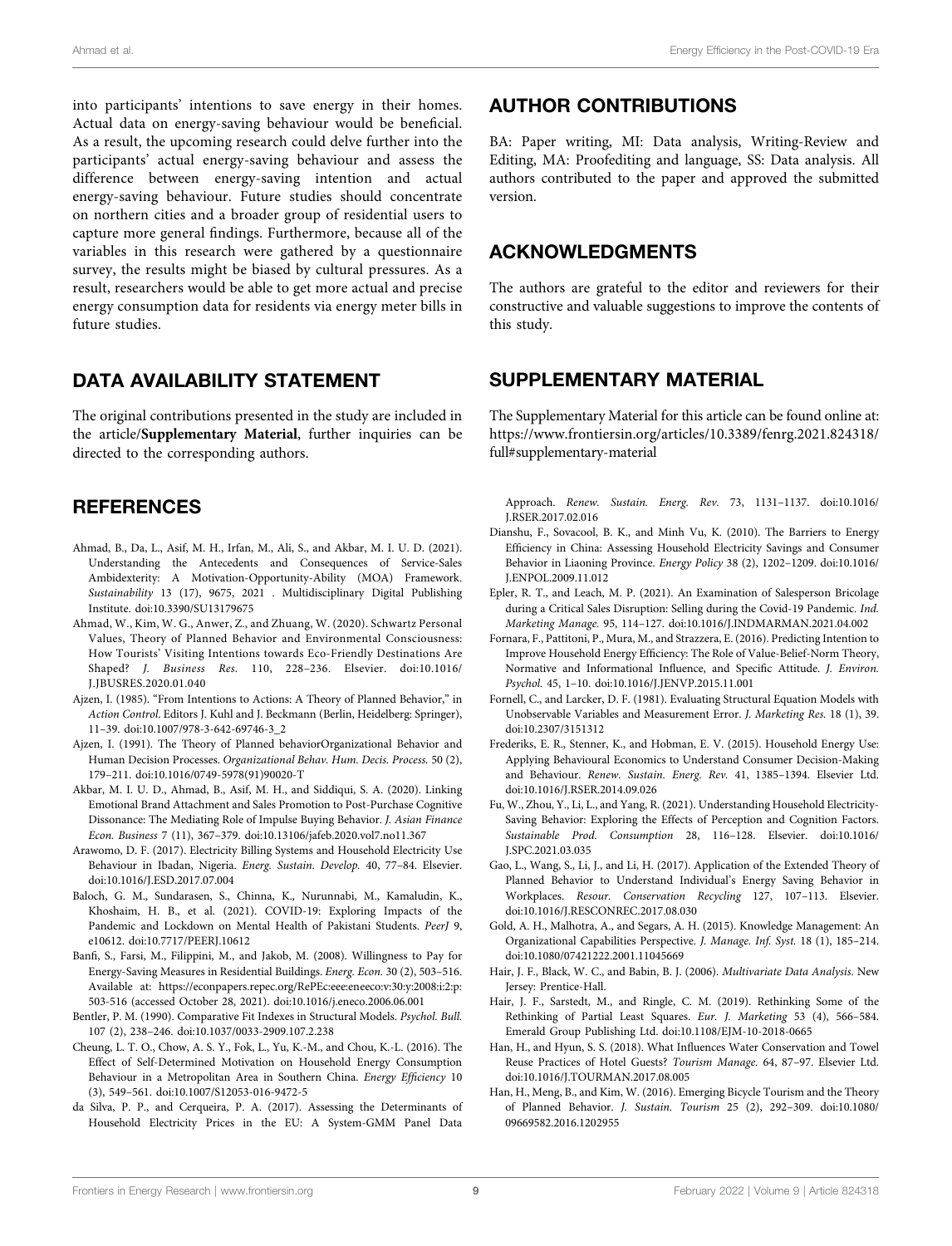- <span id="page-10-3"></span>Handgraaf, M. J. J., Van Lidth de Jeude, M. A., and Appelt, K. C. (2013). Public Praise vs. Private Pay: Effects of Rewards on Energy Conservation in the Workplace. Ecol. Econ. 86, 86-92. Elsevier. doi:10.1016/ Workplace. Ecol. Econ. 86, 86–92. Elsevier. doi:[10.1016/](https://doi.org/10.1016/J.ECOLECON.2012.11.008) [J.ECOLECON.2012.11.008](https://doi.org/10.1016/J.ECOLECON.2012.11.008)
- <span id="page-10-29"></span>Harman, H. H. (1976). Modern Factor Analysis. 3rd Rev. Chicago: University of Chicago Press, 487.
- <span id="page-10-15"></span>He, X., Zhan, W., and Hu, Y. (2018). Consumer Purchase Intention of Electric Vehicles in China: The Roles of Perception and Personality. J. Clean. Prod. 204, 1060–1069. Elsevier. doi[:10.1016/J.JCLEPRO.2018.08.260](https://doi.org/10.1016/J.JCLEPRO.2018.08.260)
- <span id="page-10-37"></span>Henseler, J., and Sarstedt, M. (2013). Goodness-of-Fit Indices for Partial Least Squares Path Modeling. Comput. Stat. 28 (2), 565–580. doi[:10.1007/s00180-](https://doi.org/10.1007/s00180-012-0317-1) [012-0317-1](https://doi.org/10.1007/s00180-012-0317-1)
- <span id="page-10-28"></span>Hoelz, J. C., and Bataglia, W. (2021). Corporate Reputation and Strategic Alliance Performance. Corp Reputation Rev., 1–15. doi[:10.1057/S41299-021-00120-W](https://doi.org/10.1057/S41299-021-00120-W)
- <span id="page-10-5"></span>Hori, S., Kondo, K., Nogata, D., and Ben, H. (2013). The Determinants of Household Energy-Saving Behavior: Survey and Comparison in Five Major Asian Cities. Energy Policy 52, 354–362. doi:[10.1016/J.ENPOL.2012.09.043](https://doi.org/10.1016/J.ENPOL.2012.09.043)
- <span id="page-10-36"></span>Hu, L.-t., and Bentler, P. M. (1998). Fit Indices in Covariance Structure Modeling: Sensitivity to Underparameterized Model Misspecification. Psychol. Methods 3 (4), 424–453. doi:[10.1037/1082-989X.3.4.424](https://doi.org/10.1037/1082-989X.3.4.424)
- <span id="page-10-33"></span>Irfan, M., Elavarasan, R. M., Hao, Y., Feng, M., and Sailan, D. (2021b). An Assessment of Consumers' Willingness to Utilize Solar Energy in China: End-Users' Perspective. J. Clean. Prod. 292, 126008. doi:[10.1016/](https://doi.org/10.1016/j.jclepro.2021.126008) [j.jclepro.2021.126008](https://doi.org/10.1016/j.jclepro.2021.126008)
- <span id="page-10-32"></span>Irfan, M., Hao, Y., Ikram, M., Wu, H., Akram, R., and Rauf, A. (2020a). Assessment of the Public Acceptance and Utilization of Renewable Energy in Pakistan. Sustain. Prod. Consumption 27, 312–324. Elsevier B.V. doi:[10.1016/](https://doi.org/10.1016/j.spc.2020.10.031) [j.spc.2020.10.031](https://doi.org/10.1016/j.spc.2020.10.031)
- <span id="page-10-1"></span>Irfan, M., Ikram, M., Ahmad, M., Wu, H., and Hao, Y. (2021a). Does Temperature Matter for COVID-19 Transmissibility? Evidence Across Pakistani Provinces. Environ. Sci. Pollut. Res. 28, 59705–59719. doi:[10.1007/s11356-021-14875-6](https://doi.org/10.1007/s11356-021-14875-6)
- <span id="page-10-34"></span>Irfan, M., Zhao, Z.-Y., Li, H., and Rehman, A. (2020b). The Influence of Consumers' Intention Factors on Willingness to Pay for Renewable Energy: A Structural Equation Modeling Approach. Environ. Sci. Pollut. Res. 27 (17), 21747–21761. doi[:10.1007/s11356-020-08592-9](https://doi.org/10.1007/s11356-020-08592-9)
- <span id="page-10-35"></span>Irfan, M., Zhao, Z.-Y., Rehman, A., Ozturk, I., and Li, H. (2020c). Consumers' Intention-Based Influence Factors of Renewable Energy Adoption in Pakistan: A Structural Equation Modeling Approach. Environ. Sci. Pollut. Res. 28 (1), 432–445. doi:[10.1007/s11356-020-10504-w](https://doi.org/10.1007/s11356-020-10504-w)
- <span id="page-10-26"></span>Jiang, P., Fan, Y. V., and Klemeš, J. J. (2021). Impacts of COVID-19 on Energy Demand and Consumption: Challenges, Lessons and Emerging Opportunities. Appl. Energ. 285, 116441. doi[:10.1016/J.APENERGY.2021.116441](https://doi.org/10.1016/J.APENERGY.2021.116441)
- <span id="page-10-6"></span>Judith, I. D. G., and Linda, S. (2009). Morality and Prosocial Behavior: The Role of Awareness, Responsibility, and Norms in the Norm Activation Model. J. Soc. Psychol. 149 (4), 425–449. doi[:10.3200/SOCP.149.4.425-449](https://doi.org/10.3200/SOCP.149.4.425-449)
- <span id="page-10-8"></span>Kaiser, F. G., and Scheuthle, H. (2003). Two Challenges to a Moral Extension of the Theory of Planned Behavior: Moral Norms and Just World Beliefs in ConservationismPersonality and Individual Differences. Personal. Individual Differences 35 (5), 1033–1048. doi[:10.1016/S0191-8869\(02\)00316-1](https://doi.org/10.1016/S0191-8869(02)00316-1)
- <span id="page-10-17"></span>Kankanhalli, A., Tan, B. C. Y., and Wei, K. K. (2005). Contributing Knowledge to Electronic Knowledge Repositories: An Empirical InvestigationMIS Quarterly: Management Information Systems. MIS Q. 29 (1), 113–143. doi:[10.2307/](https://doi.org/10.2307/25148670) [25148670](https://doi.org/10.2307/25148670)
- <span id="page-10-38"></span>Klöckner, C. A. (2013). A Comprehensive Model of the Psychology of Environmental Behaviour-A Meta-Analysis. Glob. Environ. Change 23 (5), 1028–1038. doi[:10.1016/J.GLOENVCHA.2013.05.014](https://doi.org/10.1016/J.GLOENVCHA.2013.05.014)
- <span id="page-10-30"></span>Kock, N. (2015). Common Method Bias in PLS-SEM. Int. J. e-Collaboration 11 (4), 1–10. doi[:10.4018/ijec.2015100101](https://doi.org/10.4018/ijec.2015100101)
- <span id="page-10-16"></span>Li, G., Li, W., Jin, Z., and Wang, Z. (2019). Influence of Environmental Concern and Knowledge on Households' Willingness to Purchase Energy-Efficient Appliances: A Case Study in Shanxi, China. Sustainability 11 (4), 1073. doi:[10.3390/SU11041073](https://doi.org/10.3390/SU11041073)
- <span id="page-10-10"></span>Mancha, R. M., and Yoder, C. Y. (2015). Cultural Antecedents of green Behavioral Intent: An Environmental Theory of Planned Behavior. J. Environ. Psychol. 43, 145–154. doi:[10.1016/J.JENVP.2015.06.005](https://doi.org/10.1016/J.JENVP.2015.06.005)
- <span id="page-10-4"></span>Martinsson, J., Lundqvist, L. J., and Sundström, A. (2011). Energy Saving in Swedish Households. The (Relative) Importance of Environmental Attitudes. Energy Policy 39 (9), 5182–5191. Available at: [https://econpapers.repec.org/](https://econpapers.repec.org/RePEc:eee:enepol:v:39:y:2011:i:9:p:5182-5191)

[RePEc:eee:enepol:v:39:y:2011:i:9:p:5182-5191](https://econpapers.repec.org/RePEc:eee:enepol:v:39:y:2011:i:9:p:5182-5191) (accessed November 5, 2021). doi[:10.1016/j.enpol.2011.05.046](https://doi.org/10.1016/j.enpol.2011.05.046)

- <span id="page-10-20"></span>Orbell, S., Crombie, I., and Johnston, G. (1996). Social Cognition and Social Structure in the Prediction of Cervical Screening Uptake. Br. J. Health Psychol. 1 (1), 35–50. John Wiley & Sons, Ltd. doi[:10.1111/J.2044-8287.1996.TB00490.X](https://doi.org/10.1111/J.2044-8287.1996.TB00490.X)
- <span id="page-10-31"></span>Podsakoff, P. M., MacKenzie, S. B., and Podsakoff, N. P. (2012). Sources of Method Bias in Social Science Research and Recommendations on How to Control it. Annu. Rev. Psychol. 63 (1), 539–569. doi[:10.1146/annurev-psych-120710-](https://doi.org/10.1146/annurev-psych-120710-100452) [100452](https://doi.org/10.1146/annurev-psych-120710-100452)
- <span id="page-10-0"></span>Qarnain, S. S., Muthuvel, S., and Bathrinath, S. (2021). Review on Government Action Plans to Reduce Energy Consumption in Buildings amid COVID-19 Pandemic Outbreak. Mater. Today Proc. 45, 1264–1268. Elsevier. doi[:10.1016/](https://doi.org/10.1016/J.MATPR.2020.04.723) [J.MATPR.2020.04.723](https://doi.org/10.1016/J.MATPR.2020.04.723)
- <span id="page-10-14"></span>Qarnain, S. S., Sattanathan, M., Sankaranarayanan, B., and Ali, S. M. (2020). Analyzing Energy Consumption Factors during Coronavirus (COVID-19) Pandemic Outbreak: A Case Study of Residential Society. Energy Sourc. A: Recovery, Utilization, Environ. Effects, 1–20. doi[:10.1080/](https://doi.org/10.1080/15567036.2020.1859651) [15567036.2020.1859651](https://doi.org/10.1080/15567036.2020.1859651)
- <span id="page-10-39"></span>Renström, S. (2019). Supporting Diverse Roles for People in Smart Energy Systems. Energ. Res. Soc. Sci. 53, 98–109. Elsevier Ltd. doi:[10.1016/J.ERSS.2019.02.018](https://doi.org/10.1016/J.ERSS.2019.02.018)
- <span id="page-10-7"></span>Rivis, A., Sheeran, P., and Armitage, C. J. (2009). Expanding the Affective and Normative Components of the Theory of Planned Behavior: A Meta-Analysis of Anticipated Affect and Moral Norms. J. Appl. Soc. Psychol. 39 (12), 2985–3019. doi:[10.1111/J.1559-1816.2009.00558.X](https://doi.org/10.1111/J.1559-1816.2009.00558.X)
- <span id="page-10-23"></span>Russell, S. V., Young, C. W., Unsworth, K. L., and Robinson, C. (2017). Bringing Habits and Emotions into Food Waste Behaviour. Resour. Conservation Recycling 125, 107–114. Elsevier. doi:[10.1016/J.RESCONREC.2017.06.007](https://doi.org/10.1016/J.RESCONREC.2017.06.007)
- <span id="page-10-13"></span>Sembada, A. Y., and Koay, K. Y. (2021). How Perceived Behavioral Control Affects Trust to Purchase in Social Media Stores. J. Business Res. 130, 574–582. Elsevier. doi[:10.1016/J.JBUSRES.2019.09.028](https://doi.org/10.1016/J.JBUSRES.2019.09.028)
- <span id="page-10-9"></span>Shi, H., Fan, J., and Zhao, D. (2017). Predicting Household PM2.5-Reduction Behavior in Chinese Urban Areas: An Integrative Model of Theory of Planned Behavior and Norm Activation Theory. J. Clean. Prod. 145, 64–73. Elsevier Ltd. doi[:10.1016/J.JCLEPRO.2016.12.169](https://doi.org/10.1016/J.JCLEPRO.2016.12.169)
- <span id="page-10-19"></span>Steinhorst, J., Klöckner, C. A., and Matthies, E. (2015). Saving Electricity - for the Money or the Environment? Risks of Limiting Pro-Environmental Spillover when Using Monetary Framing. J. Environ. Psychol. 43, 125–135. Academic Press. doi:[10.1016/J.JENVP.2015.05.012](https://doi.org/10.1016/J.JENVP.2015.05.012)
- <span id="page-10-21"></span>Tsujikawa, N., Tsuchida, S., and Shiotani, T. (2016). Changes in the Factors Influencing Public Acceptance of Nuclear Power Generation in Japan Since the 2011 Fukushima Daiichi Nuclear Disaster. Risk Anal. 36 (1), 98–113. doi[:10.1111/RISA.12447](https://doi.org/10.1111/RISA.12447)
- <span id="page-10-27"></span>Urbach, N., and Ahlemann, F. (2010). Structural Equation Modeling in Information Systems Research Using Partial Least Squares. J. Inf. Technol. Theor. Appl. 11 (2), 2.
- <span id="page-10-2"></span>Wang, S., Lin, S., and Li, J. (2018a). Exploring the Effects of Non-Cognitive and Emotional Factors on Household Electricity Saving Behavior. Energy Policy 115, 171–180. Elsevier. doi[:10.1016/J.ENPOL.2018.01.012](https://doi.org/10.1016/J.ENPOL.2018.01.012)
- <span id="page-10-22"></span>Wang, S., Wang, J., Lin, S., and Li, J. (2019). Public Perceptions and Acceptance of Nuclear Energy in China: The Role of Public Knowledge, Perceived Benefit, Perceived Risk and Public Engagement. Energy Policy 126, 352–360. Elsevier. doi[:10.1016/J.ENPOL.2018.11.040](https://doi.org/10.1016/J.ENPOL.2018.11.040)
- <span id="page-10-11"></span>Wang, S., Wang, J., Yang, F., Wang, Y., and Li, J. (2018b). Consumer Familiarity, Ambiguity Tolerance, and purchase Behavior toward Remanufactured Products: The Implications for remanufacturersBusiness Strategy and the Environment. Bus Strat Env 27 (8), 1741–1750. doi[:10.1002/BSE.2240](https://doi.org/10.1002/BSE.2240)
- <span id="page-10-12"></span>Wang, Z., Zhang, B., and Li, G. (2014). Determinants of Energy-Saving Behavioral Intention Among Residents in Beijing: Extending the Theory of Planned Behavior. J. Renew. Sustain. Energ. 6 (5), 053127. doi:[10.1063/1.4898363](https://doi.org/10.1063/1.4898363)
- <span id="page-10-18"></span>Wasko, M. M. L., and Faraj, S. (2005). Why Should I Share? Examining Social Capital and Knowledge Contribution in Electronic Networks of Practice. MIS Q. 29 (1), 35–57. doi:[10.2307/25148667](https://doi.org/10.2307/25148667)
- <span id="page-10-24"></span>Webb, D., Soutar, G. N., Mazzarol, T., and Saldaris, P. (2013). Self-determination Theory and Consumer Behavioural Change: Evidence from a Household Energy-Saving Behaviour Study. J. Environ. Psychol. 35, 59–66. Academic Press. doi:[10.1016/J.JENVP.2013.04.003](https://doi.org/10.1016/J.JENVP.2013.04.003)
- <span id="page-10-25"></span>Weiss, H. M., and Beal, D. J. (2007). Reflections on Affective Events Theory. Bingley, 1–21. doi[:10.1016/S1746-9791\(05\)01101-6](https://doi.org/10.1016/S1746-9791(05)01101-6)